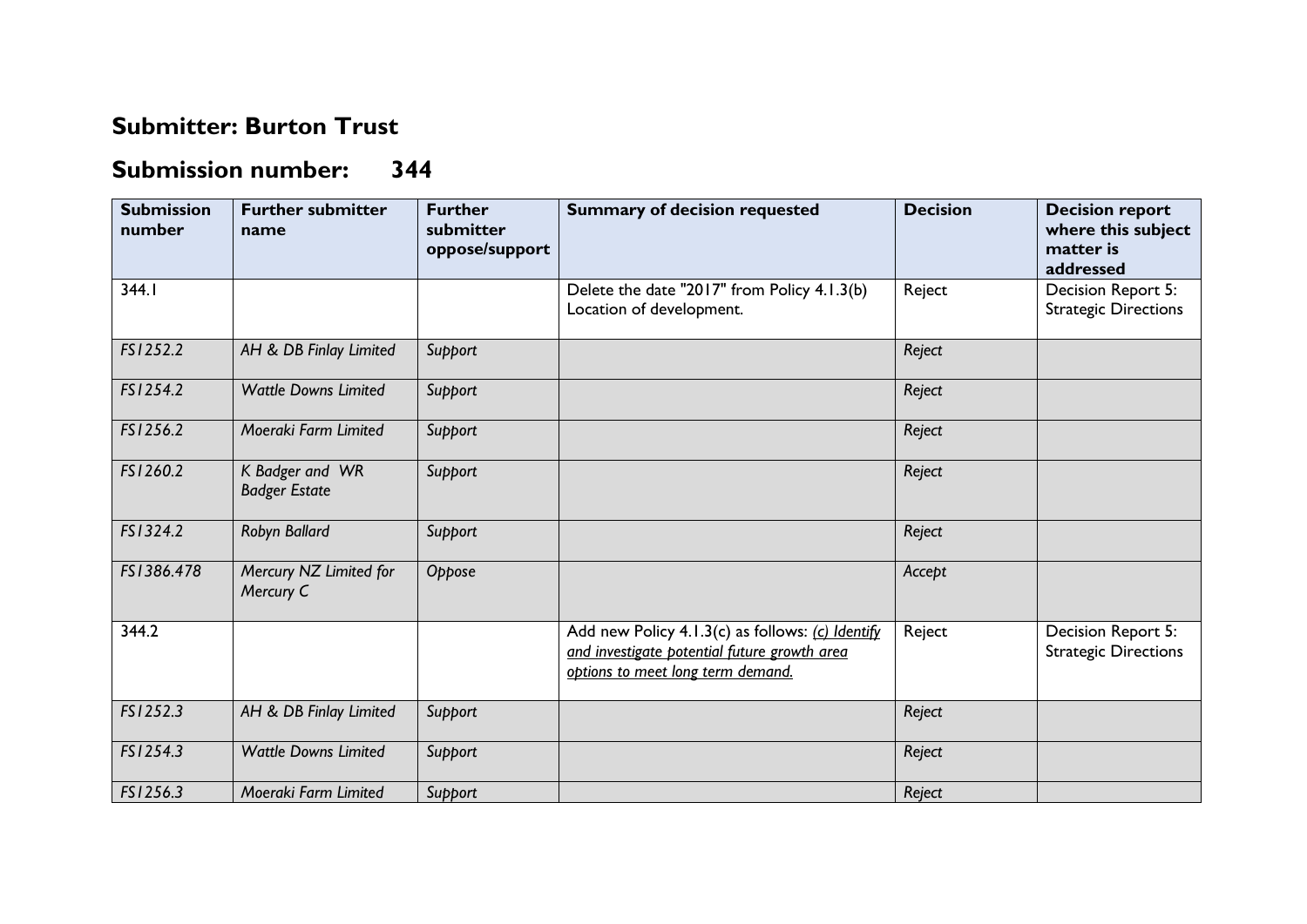| <b>Submission</b><br>number | <b>Further submitter</b><br>name        | <b>Further</b><br>submitter<br>oppose/support | <b>Summary of decision requested</b>                                                                                                                                                                                                                                      | <b>Decision</b> | <b>Decision report</b><br>where this subject<br>matter is<br>addressed |
|-----------------------------|-----------------------------------------|-----------------------------------------------|---------------------------------------------------------------------------------------------------------------------------------------------------------------------------------------------------------------------------------------------------------------------------|-----------------|------------------------------------------------------------------------|
| FS1260.3                    | K Badger and WR<br><b>Badger Estate</b> | Support                                       |                                                                                                                                                                                                                                                                           | Reject          |                                                                        |
| FS1270.1                    | <b>Malcolm MacDonald</b>                | Support                                       |                                                                                                                                                                                                                                                                           | Reject          |                                                                        |
| FS1324.3                    | Robyn Ballard                           | Support                                       |                                                                                                                                                                                                                                                                           | Reject          |                                                                        |
| FS1377.55                   | <b>Havelock Village Limited</b>         | Support                                       |                                                                                                                                                                                                                                                                           | Reject          |                                                                        |
| FS1379.382                  | <b>Hamilton City Council</b>            | Oppose                                        |                                                                                                                                                                                                                                                                           | Accept          |                                                                        |
| FS1386.479                  | Mercury NZ Limited for<br>Mercury C     | Oppose                                        |                                                                                                                                                                                                                                                                           | Accept          |                                                                        |
| 344.3                       |                                         |                                               | Add to planning maps identification of the<br>area east of Hamilton City between Puketaha<br>and Holland Roads that is shown in<br>Attachment 2 to the submission as an area to<br>be investigated for future urban growth and<br>any additional or consequential relief. | Reject          | <b>Decision Report</b><br>28O: Zoning - Rest<br>of District            |
| FS1252.4                    | AH & DB Finlay Limited                  | Support                                       |                                                                                                                                                                                                                                                                           | Reject          |                                                                        |
| FS1254.4                    | <b>Wattle Downs Limited</b>             | Support                                       |                                                                                                                                                                                                                                                                           | Reject          |                                                                        |
| FS1256.4                    | Moeraki Farm Limited                    | Support                                       |                                                                                                                                                                                                                                                                           | Reject          |                                                                        |
| FS1260.4                    | K Badger and WR<br><b>Badger Estate</b> | Support                                       |                                                                                                                                                                                                                                                                           | Reject          |                                                                        |